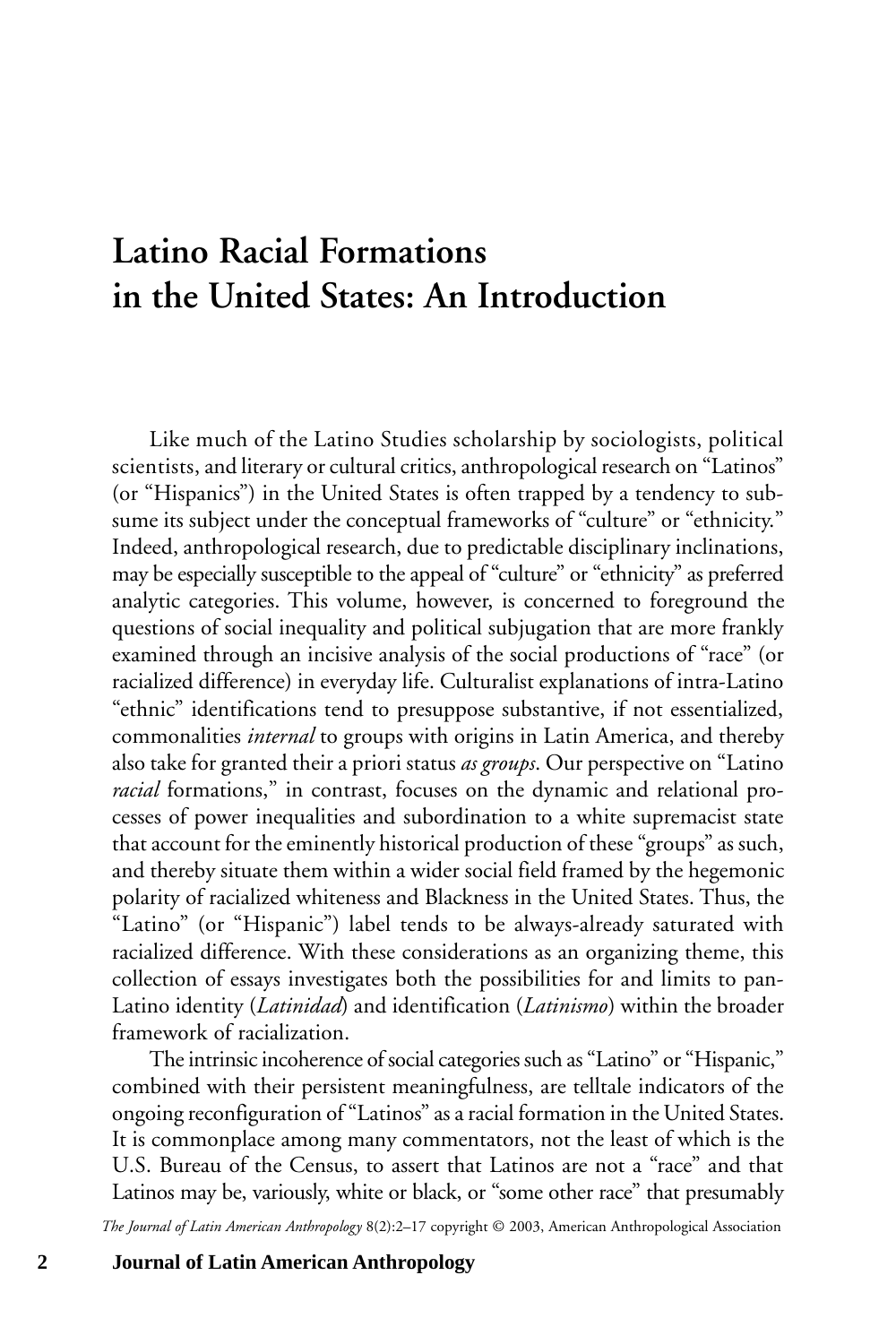# **Nicholas De Genova** Columbia University

## **Ana Y. Ramos-Zayas** Rutgers University

entails any number of conceivable "interracial" mixtures. Yet these claims inevitably take refuge in rather anachronistic crudely biological notions of "race" and overly simplistic naturalized reifications of "racial" difference understood in terms of phenotype and "color." The legacy of Latin American *criollo* nationalisms that promote ideologies of *mestizaje*, similarly, does not really supply a viable alternative; while they abide by a contrary logic of racialized distinction and meanings, these official endorsements of the racially "mixed" character of their respective "nations" share the same fundamental premises of discrete originary races whose innumerable combinations have yielded identifiable phenotypic categories. As an effect of these conceptual lacunae, many of the prominent contributions to the Latino Studies scholarship opt instead to rely upon the analytic categories of "culture" or "ethnicity" in order to specify and theorize "Latino" identity and community formations, and thus evade the question of "race" and racialization altogether.

Relying upon biological or phenotypic notions of discrete racial categories, the U.S. Census has explicitly reserved the "Hispanic" category as an officially non-"racial" one. By treating "Hispanic" as an "ethnic" designation, Latinos are thereby encouraged to identify "racially" as white, Black, or Native American—in short, as anything but Latino. Nevertheless, this hegemonic "ethnic" distinction instituted by the U.S. state has been particularly instrumental for the allocation of affirmative action entitlements, deliberately constructing "Hispanics" as an effectively homogenized "minority" population analogous to African Americans. Thus, the "Hispanic" status of Latinos is widely treated as a racial condition all the same. Latinos' responses to the "race" question on the Census confirm precisely this fact of their everyday social experiences: while a significant number, confronting the peculiar and narrowly limited options available on the form, readily identify as "white" (even if many may never do so on virtually any other occasion), what is more revealing is that a comparable number opt instead for the nondescript, "none of the above"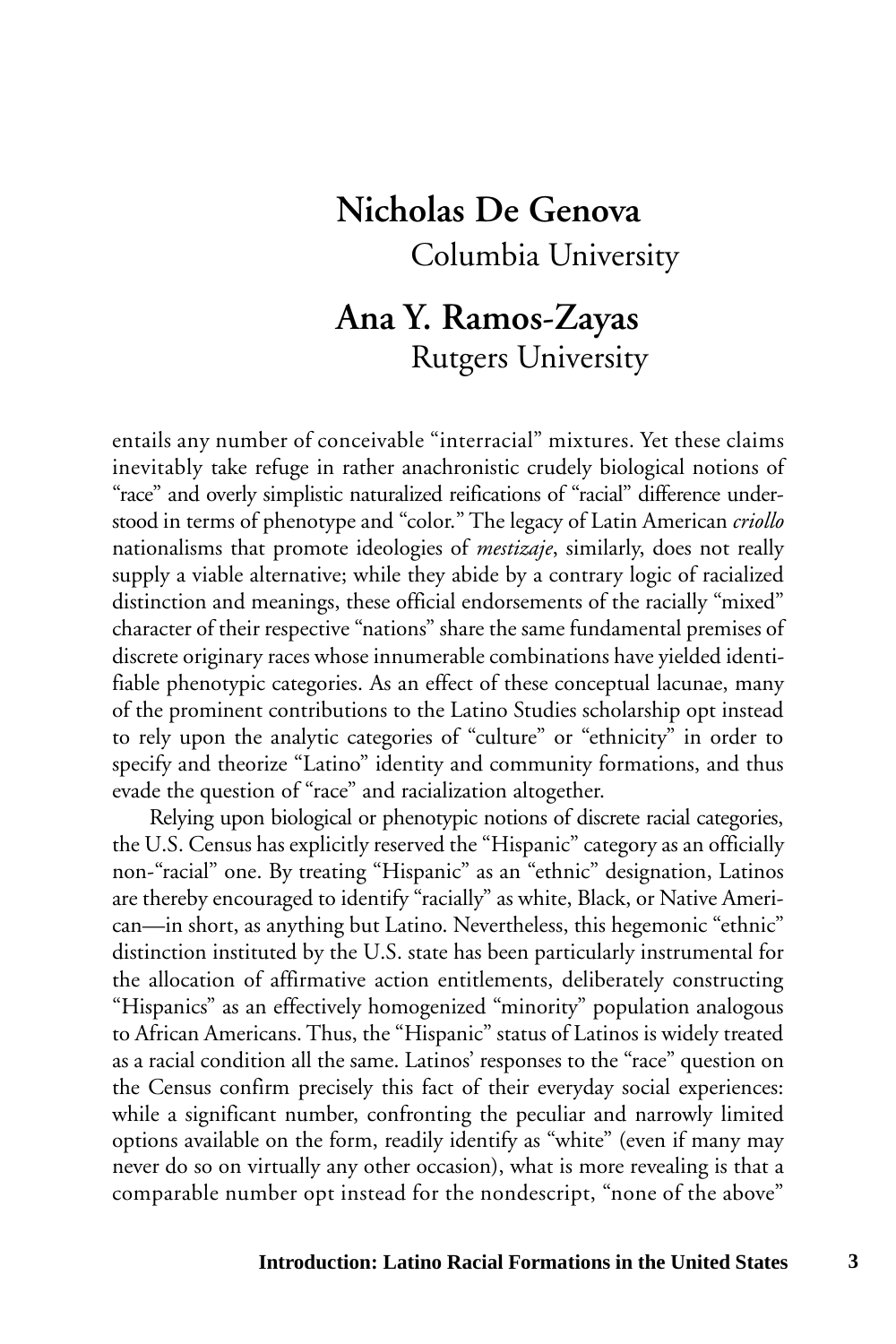category of "Some other race." Consequently, social categories such as "Hispanic" or "Latino" are notorious for the ambiguities and incongruities they entail for efforts in the United States to identify and name diverse groups of people with origins in Latin America. Nonetheless, these labels have become pervasive and increasingly salient, both for hegemonic projects that homogenize these groups as a "minority" population, a political constituency, or a market segment, as well as for efforts that seek to produce community and build strategic coalitions for self-representation.

The process by which particular Latin American groups have come to be homogenized as "Hispanics" (or alternatively, as "Latinos") cannot be divorced from the ways in which such pan-Latino labels were first formulated by the U.S. federal government. The "Hispanic" label was devised by the U.S. state as a deliberate strategy of erasure with regard to the more particular histories of Chicanos and Puerto Ricans, precisely at that historical moment of political crisis characterized by the racial militancy of the 1960s and 1970s (Oboler 1995; cf. Omi and Winant 1986). In 1969 U.S. President Richard Nixon's proclamation of a "National Hispanic Heritage Week" served to conflate the different historical experiences of Mexicans and Puerto Ricans at the precise juncture when Chicanos and Puerto Ricans were each engaged in increasingly militant and often nationalist acts of cultural affirmation *as distinct groups*, with particular histories of subjugation and resistance, and emphasizing their specific (and potentially divergent) political demands (Oboler 1995:81-84).<sup>1</sup> The heightened public awareness in the aftermath of the Civil Rights era—at both local and national levels—of the existence and increasing political assertiveness of historically disenfranchised groups of Latin American descent, was unprecedented in the history of the United States (Oboler 1995:83). At a historical juncture when there were still only very small numbers of other Latino nationalities in the United States, however, the federal government's efforts to submerge the two major Latin American national-origin groups under the unitary and homogenizing "Hispanic" label reveals an insistent effort to undermine the specific demands of Chicanos and Puerto Ricans. Furthermore, the invention of "Hispanic" homogeneity also created an unprecedented opportunity for the numerically small but remarkably influential community of Cuban exiles (who were predominantly from elite or professional middleclass backgrounds, racially white-identified, politically conservative) to mobilize their newfound "Hispanic" identity as a platform (see Acuña 1996:9; Oboler 1995:82). Thus, against Chicano and Puerto Rican affirmations of indigenous and national identities that embraced Third World anticolonial nationalism, anti-Castro Cubans supplied a vociferous "Hispanic" expression of Cold War– era anticommunism that was resolute in its newfound allegiance to U.S. nationalism and capitalism.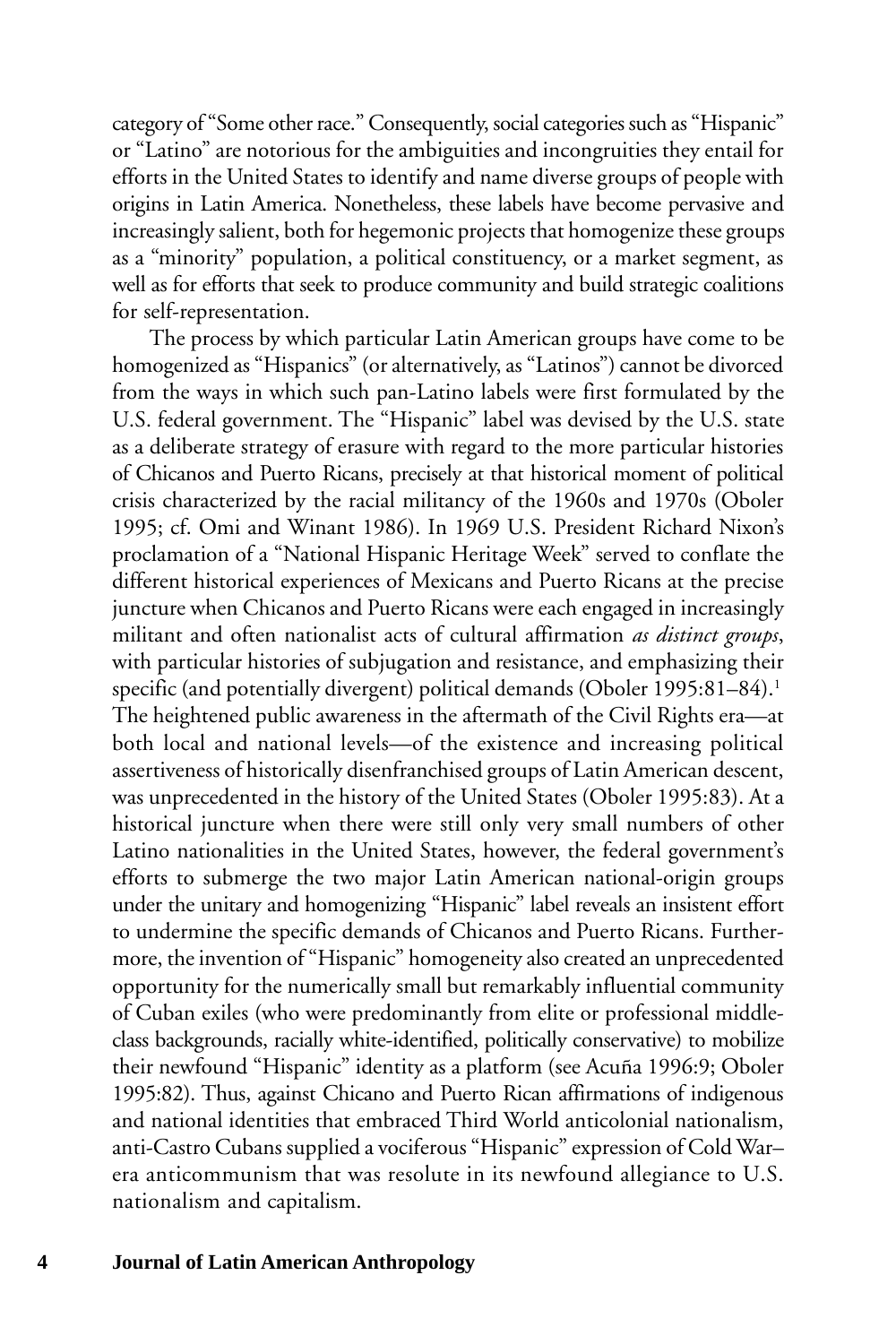The promotion of a Hispanic "ethnic" identity, moreover, could serve to distract Latin American populations from mobilizing politically—on the basis of "race" or "nation"—within the United States in ways that identified U.S. military interventions and political and economic domination in Latin America and the Caribbean as the colonial or imperialist contexts for the marginalization, inequality, and racial subordination experienced by migrants from Latin American countries and their U.S.-born or raised children. The Hispanic "ethnic" construct was rapidly institutionalized ideologically in homogenized multiculturalist representations, largely produced and disseminated through educational curricula as well as the mass media. These representations reduced Latino "ethnic" identity to a collection of "cultural" elements that sustained essentialist constructions of the presumed values, beliefs, and everyday practices purportedly shared by members of all Latin American nationality groups. Hence, public education institutions have performed a kind of officially mandated "cultural sensitivity" through the implementation of multiculturalist curricula, often incorporating the recognition of "Hispanic Heritage Month" through celebrations and discussions that focus on "traditional" foods, music, family values, and folkloric displays, while neglecting any meaningful consideration of the social, economic, and historical contexts surrounding the racialization of Latinos as "minorities" in the United States.

The proliferation of mass-mediated marketing images of homogenized "Latinos" or "Hispanics," though not exclusively a top-down process, likewise, has been historically inseparable from the state's historical attempts to homogenize the militant particularisms of Latin American nationality groups during the Civil Rights era. Both the Latino and Hispanic labels, but especially the more aggressively de-politicized Hispanic label, increasingly became hegemonic categories of capital with the construction and cultivation of specialized Spanishspeaking market segments. Commercially-motivated constructions of "the Hispanic audience" for advertising purposes produced a largely undifferentiated or massified notion of Latinos as a discrete and unitary racialized market, notably conflating racial nonwhiteness with a presumed dominance of Spanish language that served as a proxy for "low" socioeconomic status (Rodríguez 1998). By focusing on the Spanish language as a paramount basis of Latinidad, furthermore, "Hispanic marketing" and "Hispanic-driven media" have repackaged Latinos through images that effectively "render them pleasing to corporate clients," fashioning them as "traditional and extremely family-oriented," and by implication, "stubbornly brand-loyal consumer[s]" (Davila 2002:4). This recasting of Latinos as rigidly tradition-bound embodiments of cultural "authenticity" contributes to Hispanic marketing's role in promoting a simplistic, generic, and depoliticized Latinidad that is readily disseminated and eminently marketable (see Davila 2002; Rodríguez 1998).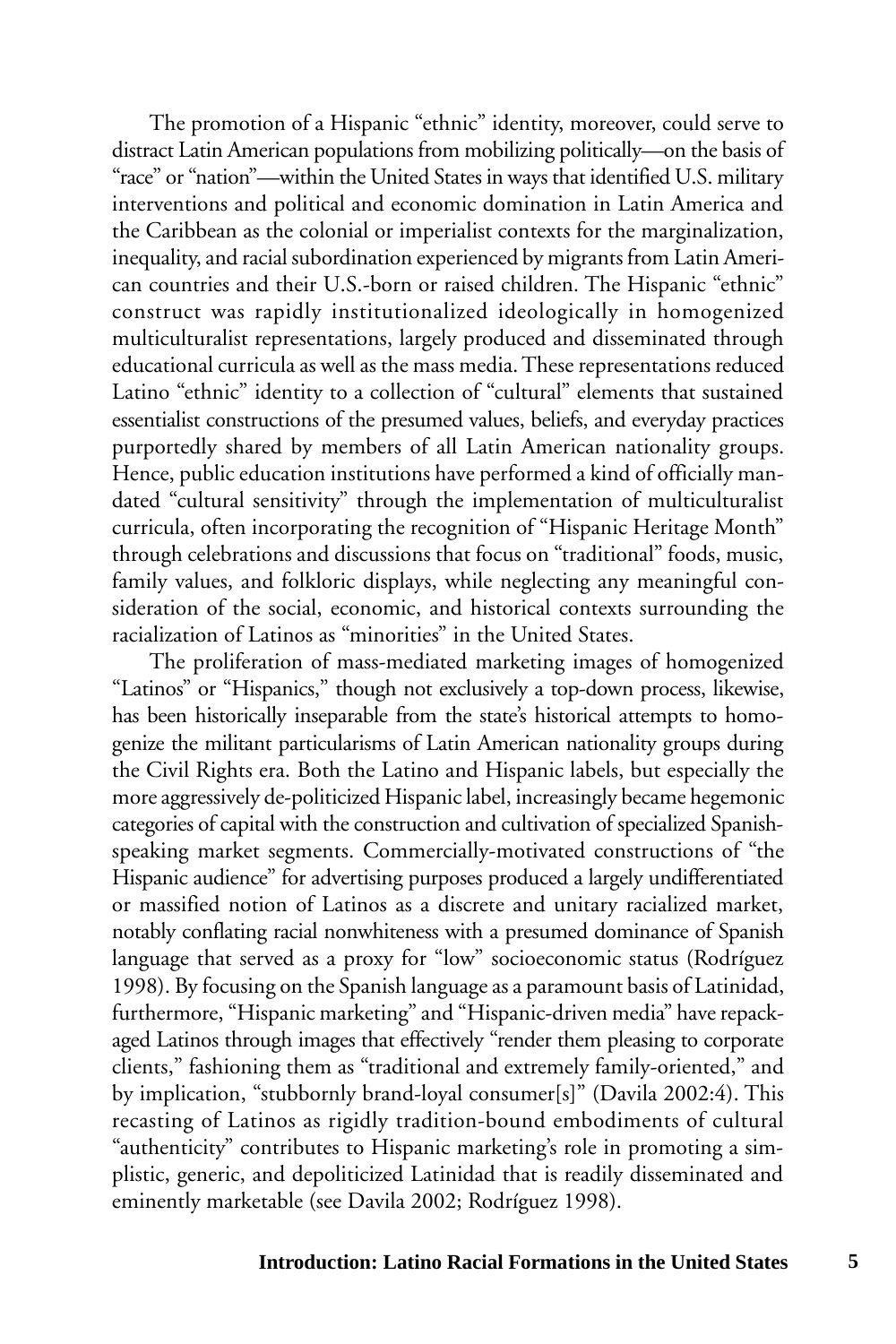The homogenized cultural markers and historical experiences of "the Hispanics" which have been largely "invented" and propagated by politicians, uncritical social science, and the mass media and advertising sectors, have certainly inspired some to ambivalently question or frankly repudiate such generic labels as Hispanic or Latino altogether. Others have nonetheless come, to varying extents, to internalize these terms, or at least to strategically appropriate them for various purposes of self-identification and self-organization (Aparicio 1997; Aparicio and Chávez-Silverman 1997; Jones-Correa 1998; Oboler 1995; Padilla 1985). The names of social collectivities, and racialized groups in particular, of course, are sites of struggle between hegemonic labeling and efforts at self-representation. Upon its introduction, in addition to supplanting specific national–colonial heritages, the term "Hispanic" served as a surrogate for such prior administrative–demographic categories as "Spanish-surname" and "Spanish-speaking," both of which had inevitably failed to adequately encompass the anomalies of U.S.-born English-speaking Latinos, Latinos with non-Spanish surnames, or the nonwhite children of "interracial" marriages all of whom belonged to the fundamentally racialized category for which these other terminological alternatives had been deployed (see Jones-Correa and Leal 1996:217). Although one criticism of the "Hispanic" label is its transparent Eurocentrism and the implication that the people of the Spanish-speaking Americas are fundamentally apprehensible as derivatives of their former colonizer, the term *Latino* (although it arguably allows for the inclusion of Portuguese-speaking Brazilians) is not strictly any less Eurocentric.<sup>2</sup> *Latinoamericano* (rather than *hispanoamericano*) is, however, the far more frequently used term *within* Latin America. It is precisely for these reasons that "Latino" has been the widely preferred category among those who embrace a pan-Latin American identification but reject the "Hispanic" label imposed historically by the U.S. state.

The adoption and internalization of a pan-Latino identity among Latin American nationality groups in the United States are often central to processes of middle-class formation and articulations of upward social mobility aspirations among Latinos (Oboler 1995; cf. Acuña 2000:386–421; Foley 1998). Unlike many working-class people in Suzanne Oboler's research (1995) who frankly rejected the Hispanic label as a strategy to facilitate their subordination, many upwardly aspiring middle-class Latin Americans embraced the more inclusive category as a way to mobilize together and coordinate their efforts in order to achieve the privileges of the white middle class. Various formulations of Latinismo, or the strategic deployment of a Latino or Hispanic identity, in addition to the more parochial maneuvers of privilege and status that may unify middle-class people beyond their nationally-inflected particularities, have also been shown to enable cross-class efforts at political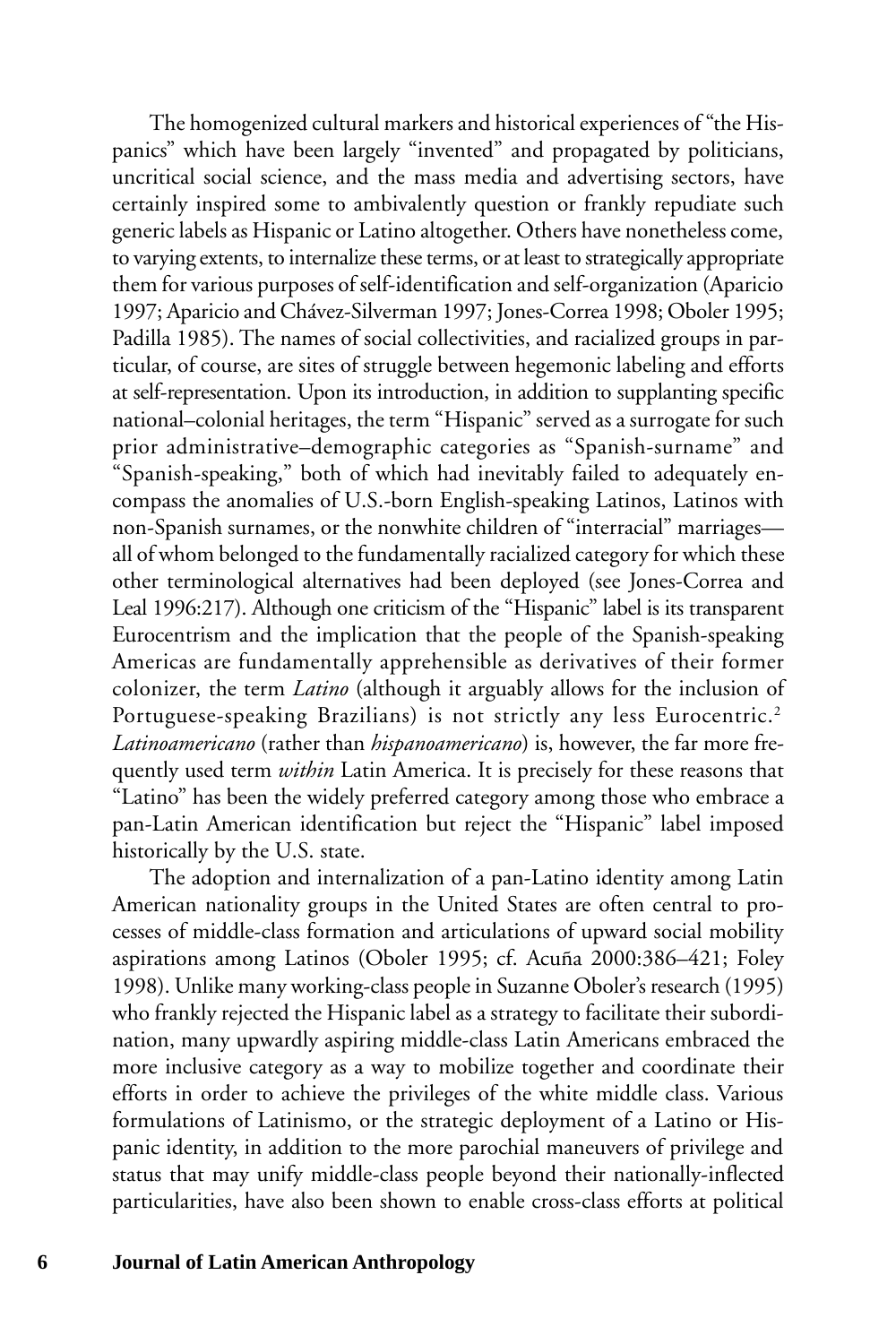mobilization. While Felix Padilla's analysis (1985) of Latinismo as a mode of coalition-building between "Mexican Americans" and Puerto Ricans in Chicago largely neglects any critical consideration of class formation or the politics of citizenship as such, his study calls attention to the potentially effective political mobilization of a strategic and "situational" Latino identity that can serve as an oppositional organizing principle to ensure public visibility, mobilize electoral influence, and thereby cultivate the responsiveness of those who broker political power. In Michael Jones-Correa's study (1998) of Latino politics among predominantly South American (noncitizen) migrants in New York City, however, transnational commitments and the reluctance to relinquish citizenship in their countries of origin, coupled with the exclusions of U.S. citizenship, produced a redoubled political marginalization. Thus, a dual sense of identity, sufficiently capacious and flexible that it could enable Latinoidentified coalitions with respect to local politics in the United States alongside enduring national identities, mediated the ambiguities and ambivalences of a sociopolitical condition of indefinite marginalization. In this sense, Latinidad as a principle of racialized (or "ethnic") organization can acquire unprecedented meaning in the production of an oppositional *political* identity aimed at securing substantive citizenship rights, entitlements, and electoral representation, much as it may serve the more tentative ends of sustaining a considerably more circumscribed political identity for transnational Latino migrants systematically relegated to political existences in the interstices between states and citizenships.

Not only have Latinidad and Latinismo been promoted as bases for oppositional organizing in relation to institutionalized politics, but also as viable strategies in the everyday processes of community formation. In an effort to problematize narrow notions of politics, the analytical concept of "Latino cultural citizenship," initially articulated by Renato Rosaldo (1994; cf. Flores and Benmayor 1997), has emphasized the need to formulate how Latino "cultural" specificity—in its divergence from the normative ideals on which U.S. citizenship and "American" national identity are premised—may be upheld as a vital and enduringly visible dimension of Latinos' struggles for political empowerment and social incorporation. Given that, even as U.S. citizens, Latinos have not reaped the purportedly universal benefits afforded by citizenship, but actually have been rendered suspect as a potential menace to national unity, the claims of cultural citizenship are presented as an alternative medium for Latinos to demand recognition, expand entitlements, and deepen the meanings of social and political membership, without succumbing to assimilationist mandates to surrender their specific "cultural" identities. By developing a wide array of distinctive forms of collective assertion and visibility, including everyday processes of community formation as well as grassroots activism that retain nationally-inflected particularities and simultaneously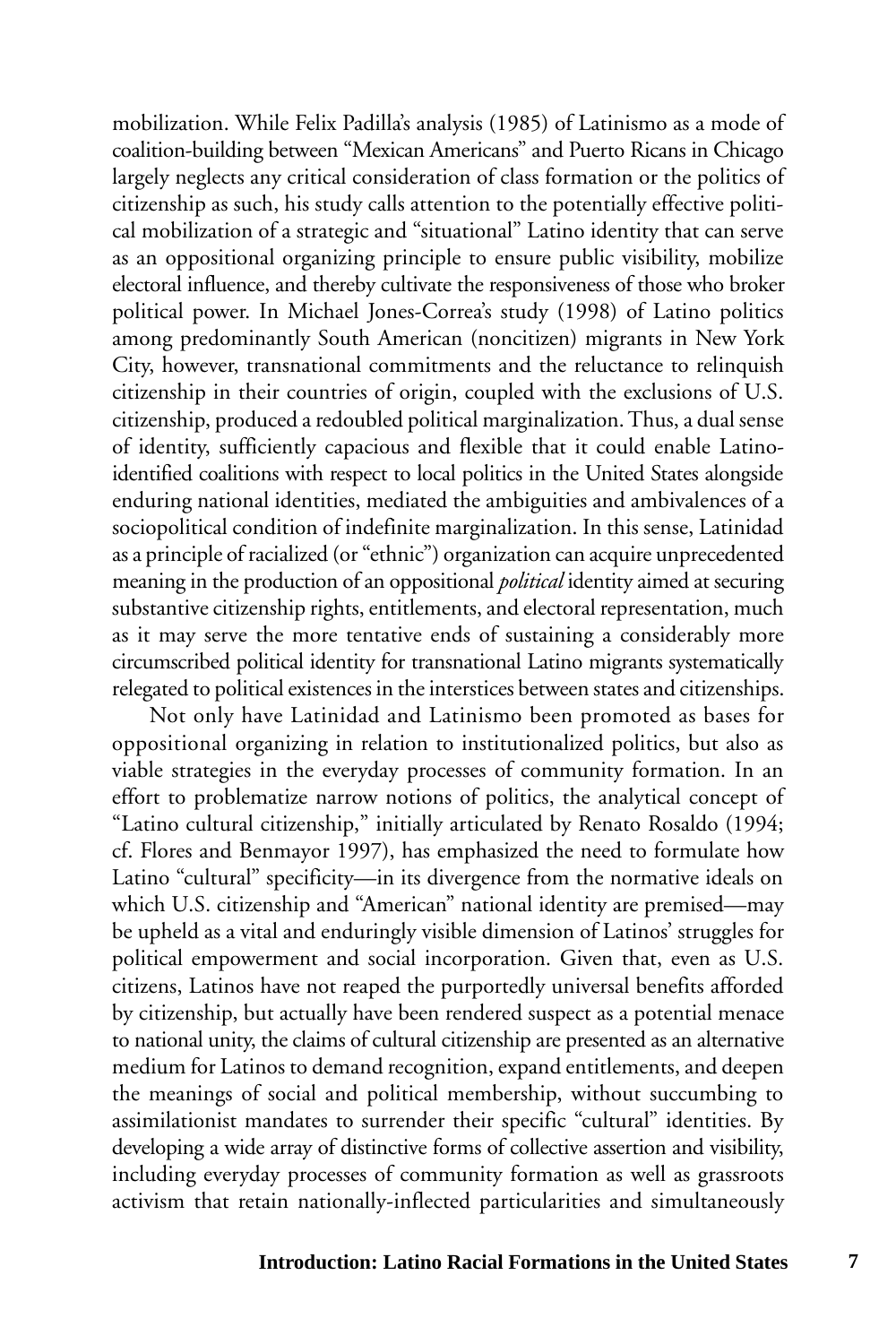cultivate a shared sense of Latinidad, this perspective posits that Latinos are better situated to claim rights in a manner that expands the boundaries of social inclusion and eventually secures political entitlements (Rosaldo and Flores 1997). A serious potential shortcoming of this vision is that it ultimately seems to sustain rather than subvert the basic premises by which racialized inequality is organized and managed through the multiculturalist rhetoric of the U.S. state, whereby the effective normalization and subordination of "difference" is facilitated through its accommodation. Nevertheless, the "cultural citizenship" perspective has important potential advantages for simultaneously addressing the racialized subjugation of both citizen and non-citizen Latinos. It affirms the possibility and necessity of political agency that is not confined to the state's formal constructions of juridical citizenship and rights, and resituates virtually every aspect of Latino community formation within a broadly conceived understanding of the political.

The prospect of community formation among distinct national-origin groups on the basis of a shared sense of Latino identity, however, never ceases to be problematic. Struggles over hegemonic labeling and efforts at selfrepresentation are not only oriented "outward" beyond the group's variously conceptualized boundaries, but also simultaneously operate internally among contending claims among presumed "Latino" subgroups. A politics of inclusion and exclusion, therefore, is at stake in competing productions of who can be counted as "authentic" or "legitimate" Latinos. As Juan Flores (2000:141–165) argues, the viability of pan-Latino categories of identification hinges on their inclusiveness toward the full range of social experiences, including the divergence between contemporary configurations of Latino "immigrant" groups in contradistinction to the "native born." In the context of the "New Nueva York," for instance, the possibility for a tenable Latinismo faces the significant challenge of extending notions of language and cultural authenticity to include the experience of English-dominant Puerto Ricans, in particular, as well as U.S. Puerto Ricans, more generally, whose social identities have been partly formulated in relation to African Americans as well as other Francophone and Anglophone Caribbean communities, in addition to Puerto Ricans "over there" on the island (Flores 2000:164). The Latino label, therefore, is inevitably configured in diverse ways in relation to the particular Latin American groups who vie with one another in specific locations. Furthermore, one of the central conflicts over the constitution of these locally-inflected notions of Latinidad ultimately involves the racialized stigma of an abject "minority" status that is unevenly distributed among distinct Latino groups.

The boundaries of inclusion and exclusion with the Latino category, then, are remarkably elastic and contested. Indeed, much of the principal analytical theorizing of Latinidad has relied upon a notion of Latino identity as a kind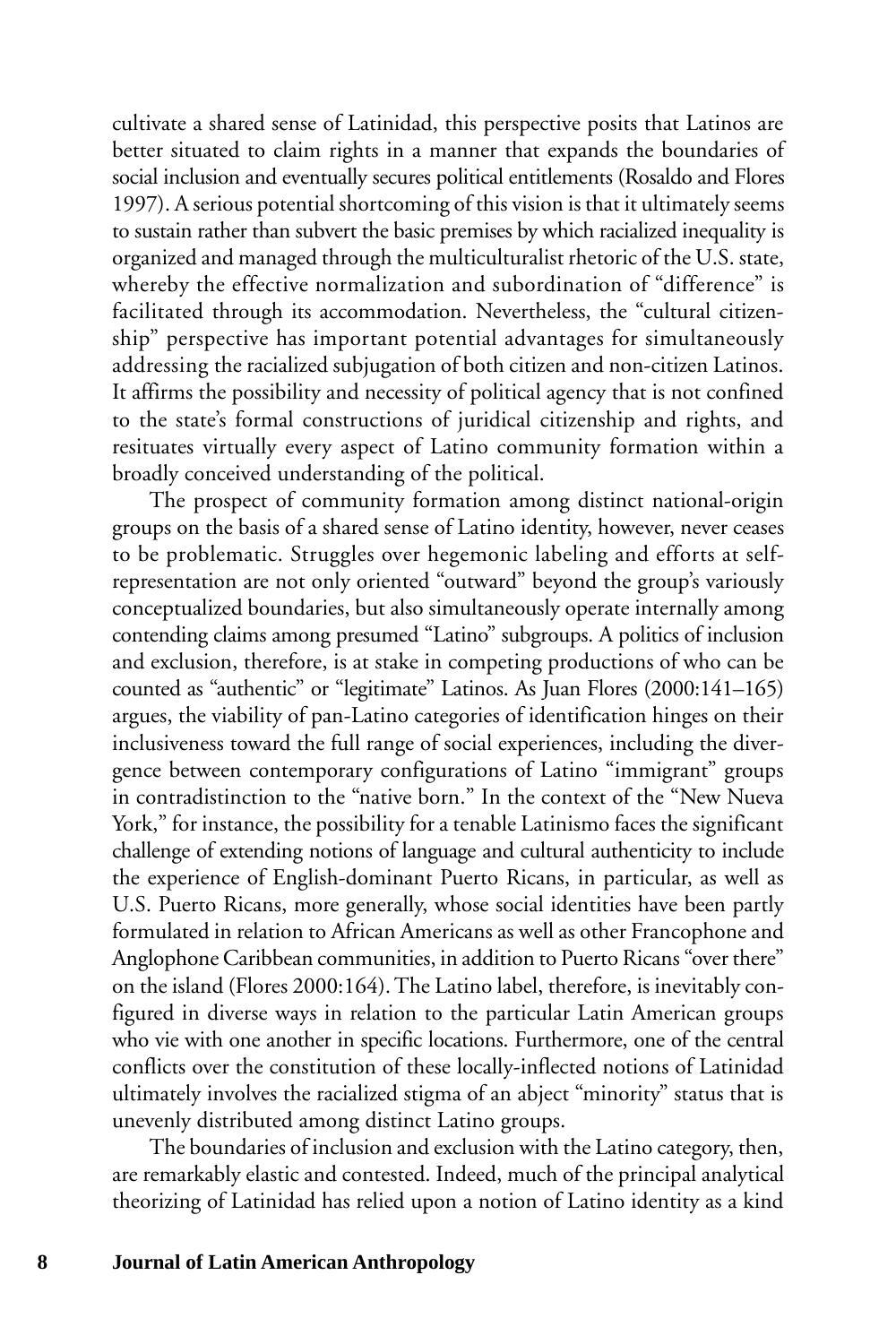of "instrumental ethnicity," emphasizing the U.S. state's imposition of the Hispanic label and the deliberate subsequent deployment of symbolic markers and "cultural" commonalities for strategic political goals (cf. Jones-Correa 1998). One prominent formulation of the instrumentalist approach to Latino identity is Padilla's concept of "situational ethnic identity" (1985:3–4). Emphasizing the significance of Latinidad as an innovative identity that ought not to be taken for granted as naturally or automatically encompassing all "Spanish-speaking groups," Padilla contends that "Latino ethnicity is an emergent expression of shared structural and cultural feelings, excited as a strategic, wider-scale unit by disadvantaged people as a new mode of seeking political redress in American society" (1985:155). Despite his insistence on the contextual variability of "ethnicity," Padilla nonetheless reverts to an explicitly semiprimordialist perspective (1985:151), retreating to an analytic privileging of the Spanish language as the presumed symbolic, if not practical, basis for Latinidad. Undoubtedly, there is an obvious validity to the claim that the convenience for Spanish-speaking Latin American migrants to relate to other Spanish speakers without regard to national origins holds a simple and inevitable practical appeal in everyday life. But as we have already discussed, such presuppositions must be problematized in relation to the increasing significance of English-language dominance among many U.S.-born Latinos (see Flores 2000; Zentella 1997). To his credit, Padilla acknowledges that "Latino ethnic identity is related more to the symbol of the Spanish language than to its actual use by all members of the various groups" (1985:151), and astutely recognizes that the "primordial" basis of Latino identification may be largely mythic. Still, Padilla's instrumentalist approach requires that he take recourse to the primordialist assertion that "the unique potential of Latinismo or Hispanismo for mobilizing Spanish-speaking people as a collective 'political force' must stem from its appeal to sentiments of 'common origin' . . . Latino ethnic identity, then, needs to be based upon the reality or myth of unique culture ties which serve to demarcate them from other groups or populations" (1985:148). Thus, an emphasis on the instrumental nature of Latino "ethnicity" may appear to shift the analysis away from primordialist approaches that dominated the social sciences until well into the 20th century. Nevertheless, by foregrounding instrumental struggles to define and manipulate group boundaries, such approaches continue to either uphold essentialist assumptions about the presumed cultural "content" that is contained by those malleable boundaries or, as in Padilla, regard essentialist myths as inexorable and necessary. Thus, the instrumentalist emphasis on the strategic mutability of "ethnic" boundaries tends to naturalize the presumed substantive commonalities and coherence of "ethnicity" as a social category based on shared "cultural traits."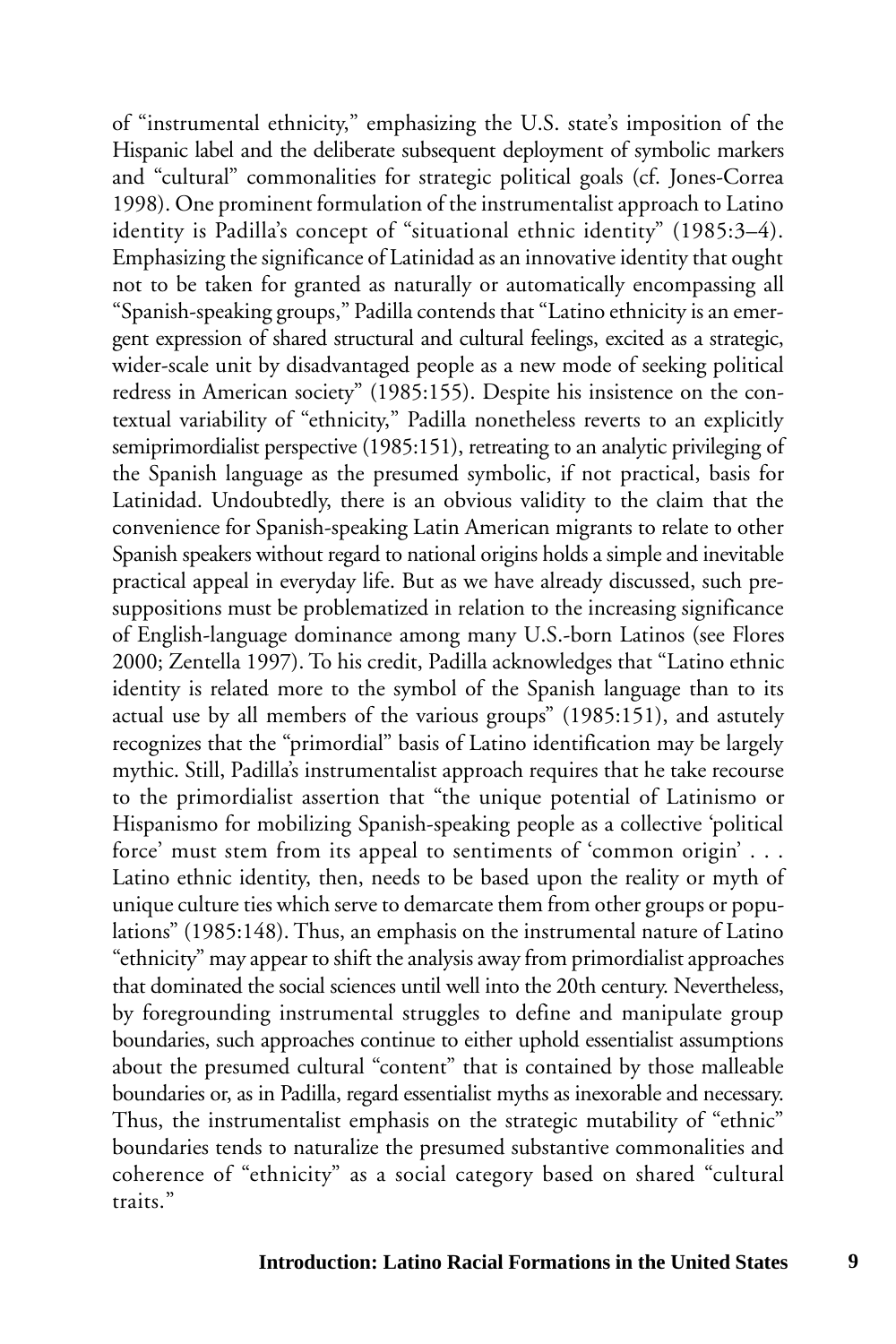If we dispense with any such culturalist essentialisms about the "content" within the infinitely manipulable boundaries of Latino "group" identity, then, what indeed is the meaningful basis for such substantive commonalities between and among distinct Latino groups? This, finally, is the organizing question that unifies this collection thematically. Broadly speaking, the basis for such commonalities must be located in an analysis of the shared historicity of peoples throughout Latin America in relation to the colonial and imperialist projects of the U.S. nation-state, in concert with the concomitant historical as well as contemporary racializations of both Latin America, as a whole, and Latinos in the United States (González 2000). Such a perspective has the advantage of situating Latino commonalities within a broader transnational perspective that connects U.S. Latinidad to Latin American history and, more specifically, to the historical specificity of the U.S. nation-state's imperial projects in Latin America that have so commonly produced Latino migrations to the United States. The imperial history of the U.S. nation-state's relations with Latin America has always been a preeminently political one, and moreover, an overtly racialized one. Indeed, any adequate theorization of Latino social formations in the United States demands a critical scrutiny of how the homogenizing racialized discourses of U.S. imperialism with respect to Latin America have been implicated in the organizing conceptual frameworks for the incorporation of U.S. Latinos as a generic and unitary "minority" group (Aparicio and Chávez-Silverman 1997; Burnett and Marshall 2001; Saldívar 1991, 1997).

By foregrounding Latino racial formations in the United States, this volume contributes to a density of critical dialogue in the anthropology of the United States through a concentrated focus on diverse areas of Latino research which all foreground the wider processes of racialization that mediate constructions of both national and pan-Latino identities in the United States. This collection of essays is anchored in the historical specificities of racialization for distinct, nationally-inflected Latino groups as they position themselves, not only in relation to the dominant U.S. racial polarity of whiteness and Blackness, but also in relation to other Latinos and in terms of racialized distinctions amongst themselves. The essays variously consider how racialized identities are negotiated by Latinos in relation to non-Latinos (especially whites and African Americans), as well as in spaces where "Latinismo" is promoted or contested as an alternative to nationality-based identification; how various Latino groups navigate the polarity of white–Black racial structures and how this shapes intra-Latino relations; how Latinos deploy and reconfigure notions of "Blackness" and "whiteness" *within* the formation of nationality-based identities and, moreover, *across* pan-Latino alliances.

In our own essay, "Latino Rehearsals: Racialization and the Politics of Citizenship Between Mexicans and Puerto Ricans in Chicago," based on a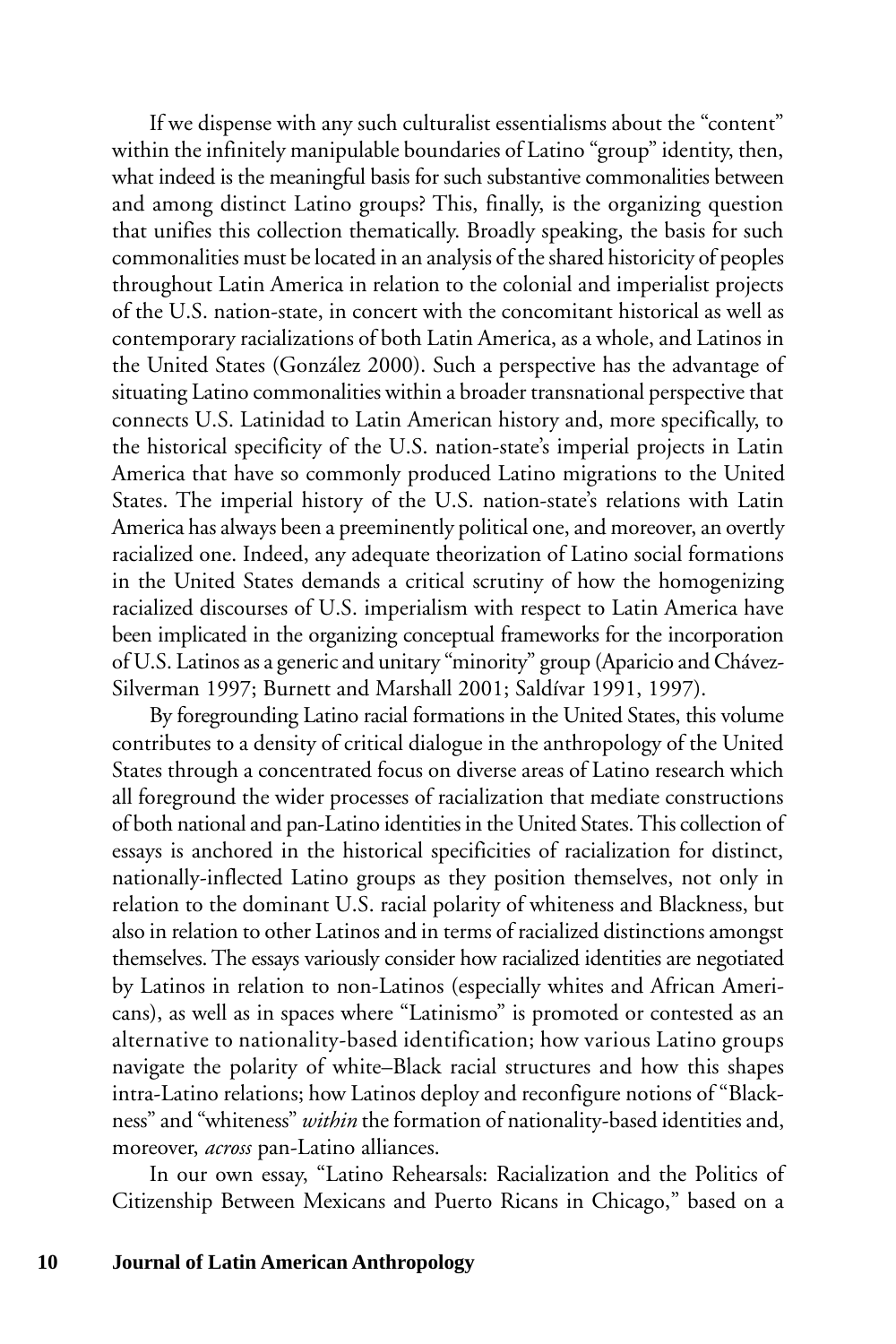collaborative ethnography drawn from two distinct and independent research projects, we examine the constitutive way that the unequal politics of citizenship produced by the U.S. nation-state for Mexican migrants and Puerto Ricans has entailed radically different relations to the U.S. state on the part of each, and thus, has engendered significant divisions between their two experiences. Likewise, these divergent relations to U.S. citizenship have come to be racialized in distinct and historically specific ways—including in the ways that the two groups are positioned, and position themselves, in relation to one another. Ultimately, we are concerned to identify racialization and the inequalities of citizenship as crucial fault lines underlying the possibilities for, as well as the obstacles to, the emergence of a shared sense of Latinidad.

In "Suspension of Deportation Hearings and Measures of 'Americanness,'" Susan Coutin discusses the suspension of deportation hearings of undocumented Mexican and Central American migrants as a context in which U.S. citizenship, constructed as an ostensibly neutral category of juridical membership, systematically privileges dominant racial, ethnic, gendered, class, and heteronormative meanings. Drawing from fieldwork in the legal service departments of three major Los Angeles–based Central American community organizations, Coutin claims that these hearings require that undocumented migrants, in order to be successful in their pleas, construct themselves to be as "unmarked" as possible by presenting lives that approach an ideal proto-citizen and by emphasizing not only an "American" identity that approximates a version of Anglo U.S. culture, but also an identity that clearly reflects a rupture with the migrants' countries of origin. An applicant's ability to perform her or his "deservingness" is routinely required to approximate "cultural whiteness" and the heterosexual nuclear family. As Coutin makes clear, these criteria of "deservingness" profoundly curtail full legal and social inclusion not only for undocumented migrants, but also for various cross-sections of others who are already nominally U.S. citizens.

In "Puertorriqueñas Rencorosas y Mejicanas Sufridas: Gendered Ethnic Identity Formation in Chicago's Latino Communities," Gina Pérez focuses on how Puerto Rican women in Chicago construct their own "gendered ethnic identities" in relation to *mexicanas* who live in close social proximity as neighbors, family members, partners, and coworkers. These identity construction processes are inseparable from a political-economic context of limited employment, punitive welfare reform measures, and a paucity of affordable housing that have characterized the everyday lives of poor and working-class Puerto Rican and Mexican women. Drawing from ethnographic research in a GED program housed in a cultural center in Chicago's West Town neighborhood, Pérez examines the gendered dimensions and limitations of Latinidad, as well as providing a glimpse into how women of color are enmeshed in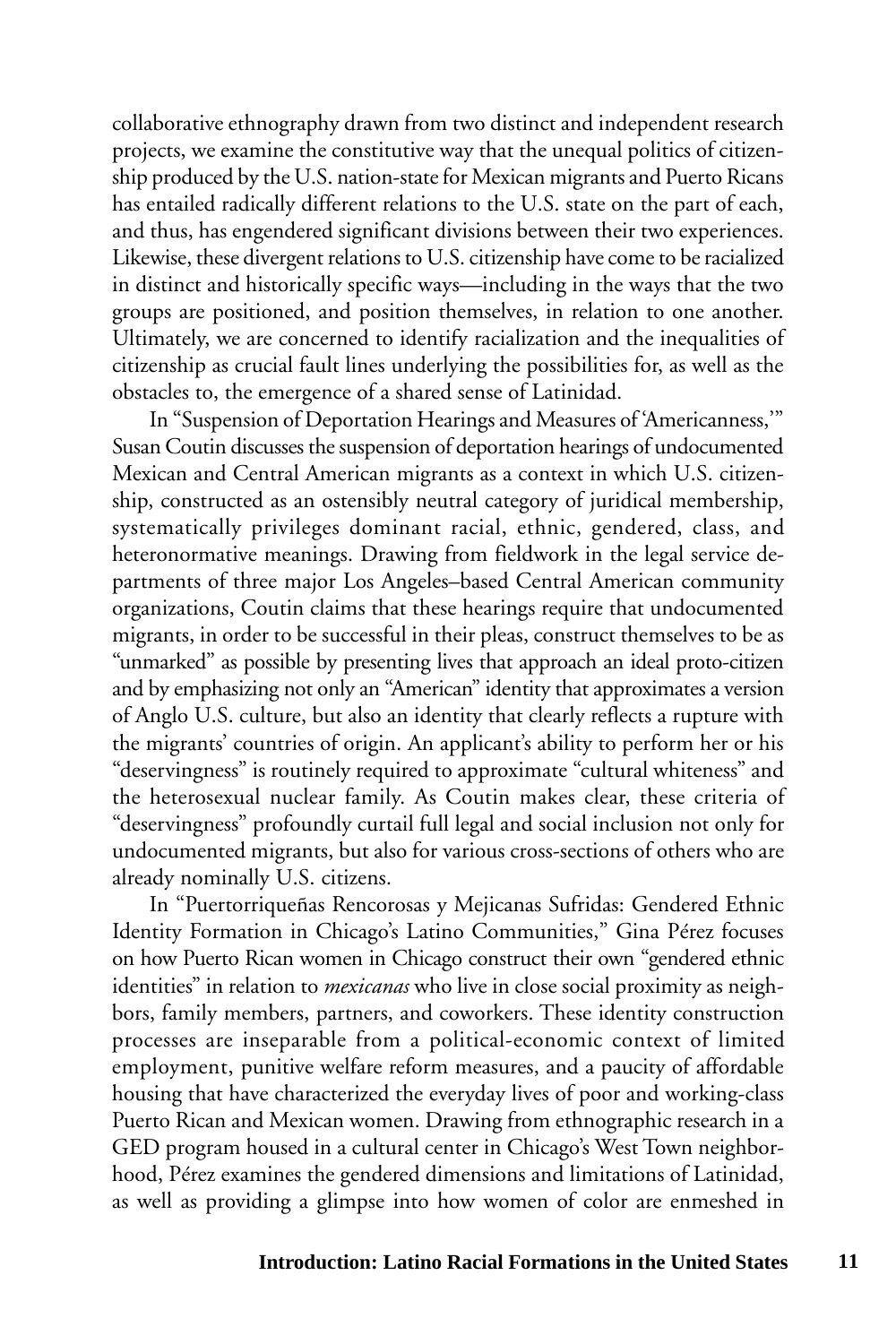varying discourses of racialized sexuality that ultimately reinforce dominant perceptions of them as "sexually immoral, dangerous, and inferior to white Americans."

In their study "Changing Constructions of Sexuality and Risk: Migrant Mexican Women Farmworkers in California," Xóchitl Castañeda and Patricia Zavella examine the multiple contradictions of a racialized "political economy of risk," as it impacts upon migrant Mexican women's bodies and gendered sexuality in predominantly farmworking communities in rural California. Drawing from ethnographic research largely based upon focus groups, life histories, and observations at health clinics and social service agencies, Castañeda and Zavella illustrate how poverty, migration, and sociocultural constructions related to sexual behavior and the body account for increased risks of sexual harassment as well as sexually transmitted infections among Mexican women. Castañeda and Zavella argue that the transgressions of hegemonic boundaries based on the politics of sexual inequality actually serve as critical moments of "remapping" where poor Mexican women contest dominant gender discourses and create their own "poetics of desire." Challenging external attempts to control their sexuality, the Mexican women in Castañeda and Zavella's research delineated conflictive notions of the body and practices and meanings that situated them as subjects in relation to their transnational racialized lives in Mexico and in the United States.

In "Boundaries, Language, and the Self: Issues Faced by Puerto Ricans and Other Latina/o College Students," Bonnie Urciuoli examines how the linguistic practices of working-class New York Latinos are constructed as faulty and considered "disordered" at the predominantly-white elite college in a rural area of New York state where they are students. These perceptions of linguistic disorder suggest that language becomes a predominant site on which racialization operates. In the context of an institution of higher education that aims to inculcate upwardly-mobile Latino bilinguals with normative middleclass status distinctions, Spanish and English can only serve as cultural or symbolic capital when the two languages are rigidly compartmentalized, rather than exuding the "disorder" attributed to various forms of code switching. The ideal "multicultural" student at an elite college must possess only a properly ordered "Latinidad" that "educates" the wider college community about their particular "heritage" and is presumed to enhance college life for white students. Furthermore, working-class U.S. Latino students come to be viewed in stark contradistinction to students coming from Latin American countries, and whose "foreign language . . . emblematize[s] national identity *outside* the United States." In this sense, Spanish becomes problematic only when it is a disruptive, "disorderly" presence *within* the United States. Hence, Urciuoli notes the bitter irony of how the very linguistic practices that culturally validate a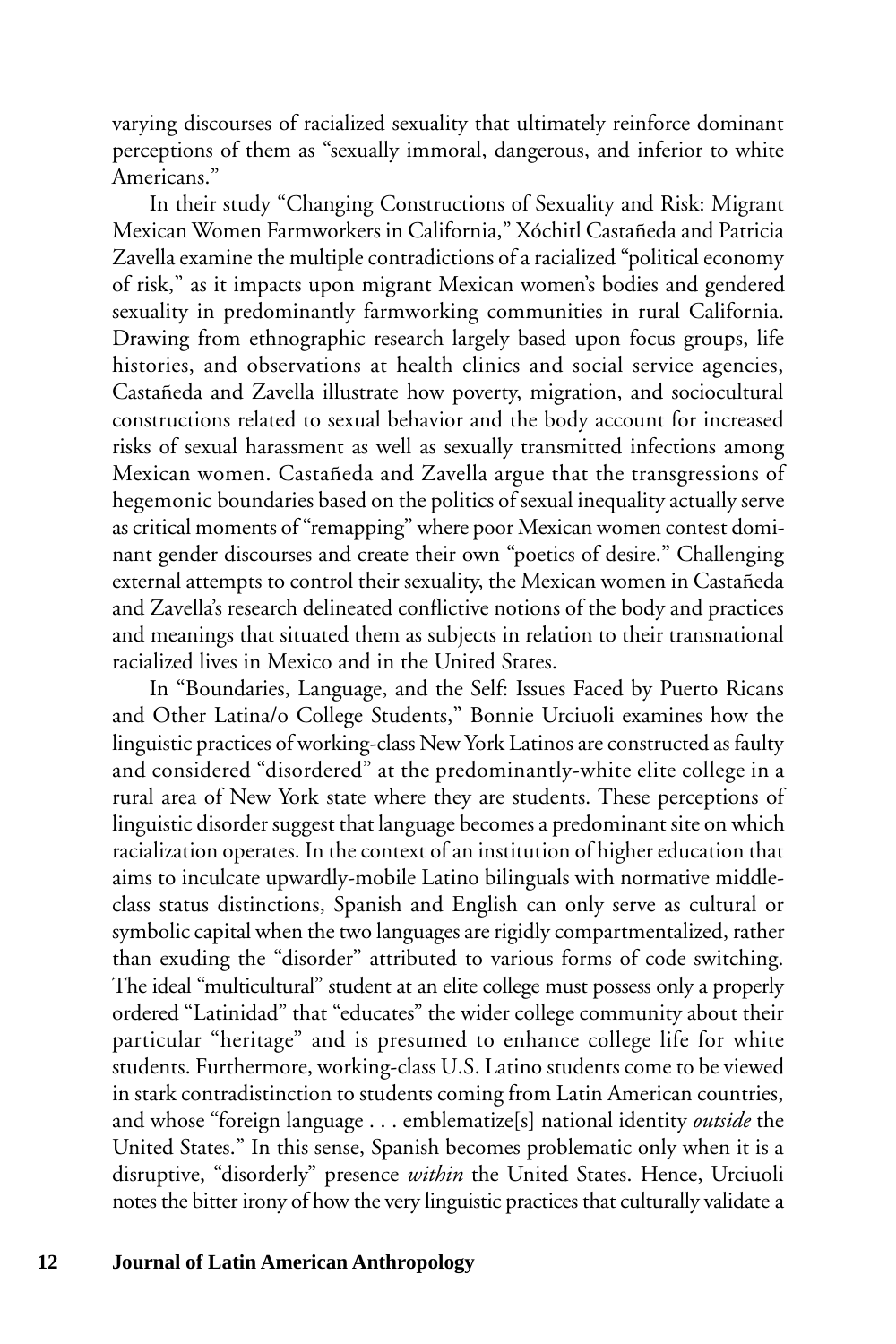sense of Latinidad among working-class New York Latinos actually supply the condition of possibility for being racially marked in the normative context of the college.

In her essay "Binary Oppositions: Reinscribing Ethnoracial Hierarchies in Institutional Settings," Vilma Santiago-Irizarry argues that "ethnoracial" groups in the institutional context of Cornell University are racialized and hierarchically organized in ways that parallel the positions these groups occupy in the U.S. national imaginary. As Santiago-Irizarry demonstrates, the process through which boundaries of citizenship, entitlement, and inclusion are drawn nationally is informed by a binary opposition that renders African Americans as the primary template for interracial relations and nonwhiteness. Santiago-Irizarry claims that an equivalent process of boundary setting is reproduced in reference to administrative configurations of "ethnic studies" departments and programs at Cornell in ways that emphasize the logics of a politics of identity and recognition that reinscribe a Black–white racial binary. By looking at how academic administrators responded to an institutional struggle over ethnic studies programs on campus in 1998, Santiago-Irizarry illustrates how Latino students and faculty had to constantly renegotiate the terms of these hierarchies with members of other racialized groups—particularly African Americans in order to challenge institutional efforts to curtail their political power. As Santiago-Irizarry concludes, the prevalence of a Black–white binary persists as a major organizing principle that "contributes to the reproduction of ranked categories of identity" and exacerbates the racialized tensions and conflicts that ultimately serve to undermine effective political mobilization on the parts of racially oppressed groups.

Thus, this volume marshals a variety of ethnographic studies in order to explore the active social processes through which racialized distinctions and group differences among Latinos are continuously produced, reformulated, and transformed in a variety of everyday life contexts. In so doing, this collection of essays contributes to a critical anthropological knowledge of the contemporary dynamics of racialization that continue to be central to U.S. nationalism and nation-state formation.

#### **Notes**

1. For a Chicano perspective on Nixon's "Hispanic" strategy, see Acuña 2000:389; for a comparative discussion of the discrepant nationalisms of Chicanos and Puerto Ricans, see Klor de Alva 1989.

2. Whereas the notion of *Hispanidad* was actively promoted in the Americas during the 19th century by Liberal Spain (cf. Pike 1971), parallel ideological formulations of *Latinidad* can be similarly traced to France's political ambitions in the Americas during the era of Napoleon III (see Davis 2000:13). In contrast,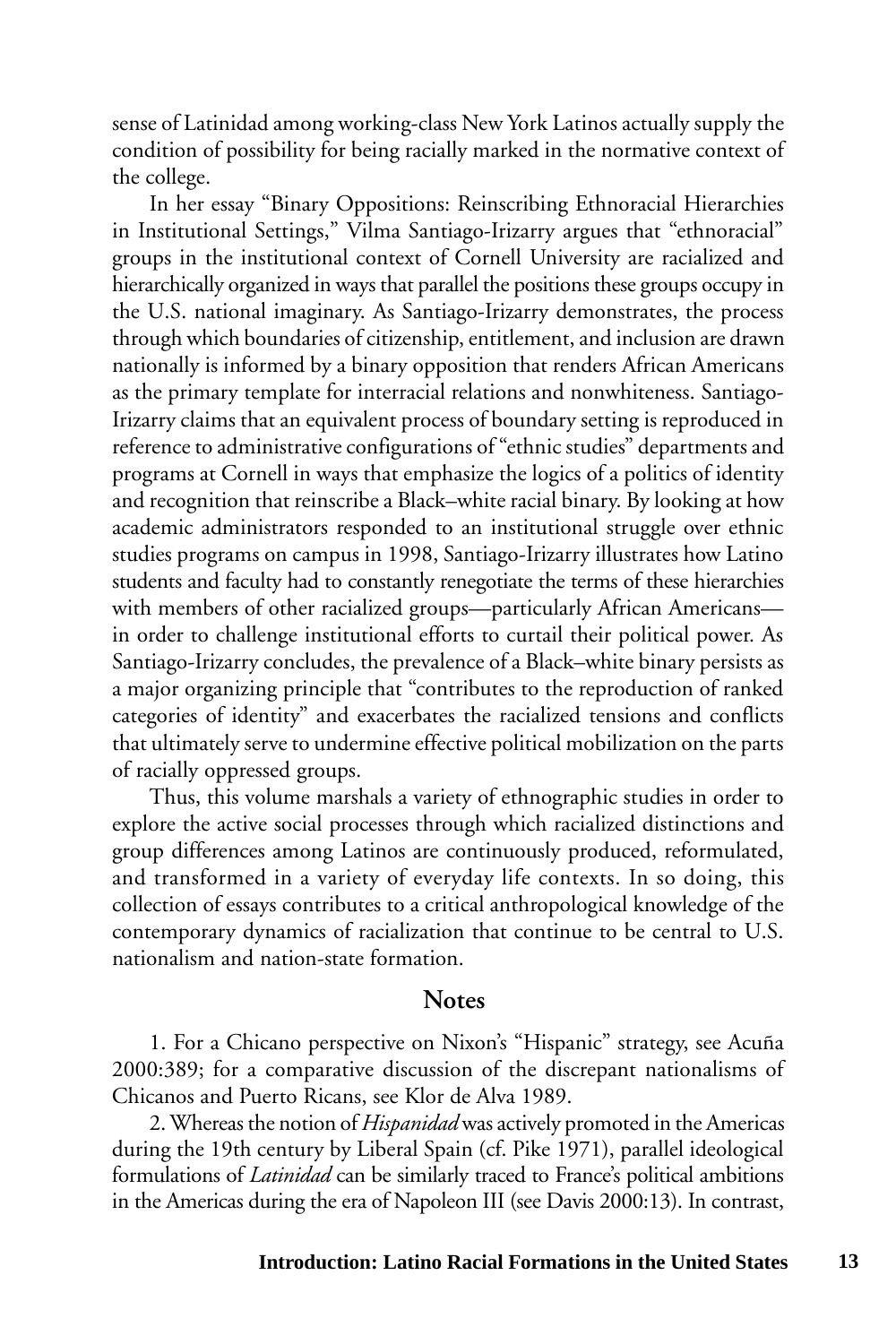throughout the era of "Latin" American Independence struggles and thereafter, hemispheric internationalist formulations of *Americanismo* were explicitly juxtaposed to the Anglo-Saxonist usurpation of "American"-ness by the United States (see De la Campa 1999; Saldívar 1991), ranging from Simón Bolívar's contention in the late 1810's that "*Para nosotros la patria es América*" (Oboler 1995:181 n. 2; cf. Padilla 1990) to José Martí's formulation in 1891 of *Nuestra América* (1979; cf. Saldívar 1991), to the revitalization of Martí's hemispheric anti-imperialist vision by the Cuban Revolution of 1959, perhaps most forcefully articulated in the "Second Declaration of Havana" of February 4, 1962 (Casa de las Américas 1979:179–207), and reworked in Ernesto "Che" Guevara's Third Worldist "tricontinentalism" as a reconceptualization of "Nuestra América" as the Latin American "continent" (see Guevara 1987; cf. Fernández Retamar 1976, 1981, 1989).

### **References Cited**

- Acuña, Rodolfo
- 1996 Anything but Mexican: Chicanos in Contemporary Los Angeles. New York: Verso.
- 2000 Occupied America: A History of Chicanos. 4th edition. New York: Harper and Row.
- Aparicio, Frances R.
- 1997 On Sub-Versive Signifiers: Tropicalizing Language in the United States. *In* Tropicalizations: Transcultural Representations of Latinidad. Frances R. Aparicio and Susana Chávez-Silverman, eds. Pp. 194–212. Hanover, NH: Dartmouth College, University Press of New England.
- Aparicio, Frances R., and Susana Chávez-Silverman
- 1997 Introduction. *In* Tropicalizations: Transcultural Representations of Latinidad. Frances R. Aparicio and Susana Chávez-Silverman, eds. Pp. 1–17. Hanover, NH: Dartmouth College, University Press of New England.
- Burnett, Christina Duffy, and Burke Marshall, eds.
- 2001 Foreign in a Domestic Sense: Puerto Rico, American Expansion, and the Constitution. Durham: Duke University Press.
- Casa de las Américas
- 1979 Three Documents of Our America. Havana: Casa de las Américas. Dávila, Arlene M.
- 2002 Latinos, Inc.: The Marketing and Making of a People. Berkeley: University of California Press.

Davis, Mike

2000 Magical Urbanism: Latinos Reinvent the U.S. Big City. New York: Verso.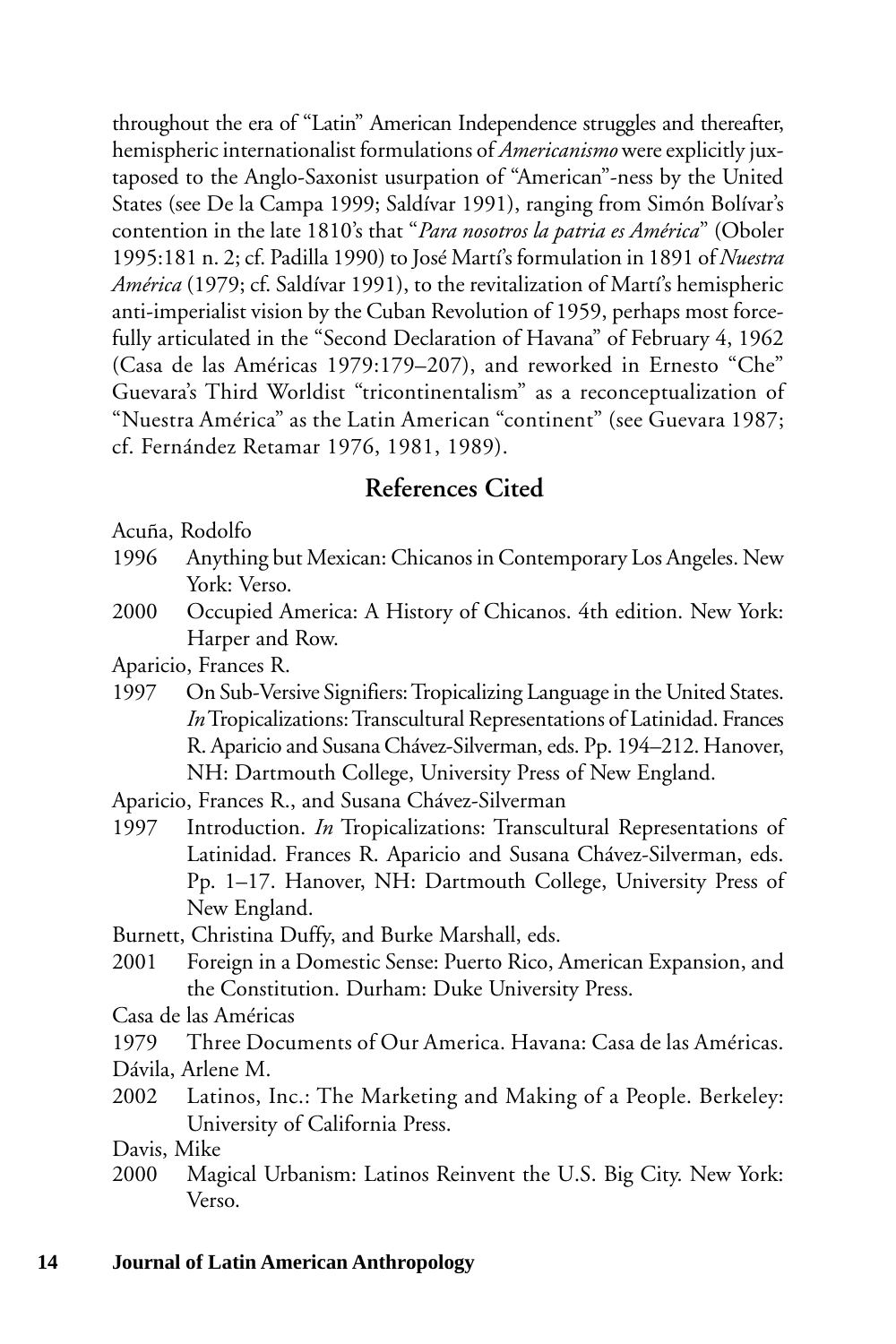De la Campa, Román

1999 Latin Americanism. Minneapolis: University of Minnesota Press. Fernández Retamar, Roberto

- 1976 Nuestra América y Occidente. Casa de las Américas 98:36–57.
- 1981 Caliban: Apuntos sobre la cultura en nuestra América. *In* Para el Perfil Definitivo del Hombre. Pp. 219–90. Havana: Editorial Letras Cubanas.
- 1989 Caliban and Other Essays. Edward Baker, trans. Minneapolis: University of Minnesota Press.
- Flores, Juan
- 2000 From Bomba to Hip-Hop: Puerto Rican Culture and Latino Identity. New York: Columbia University Press.
- Flores, William V. and Rina Benmayor, eds.
- 1997 Latino Cultural Citizenship: Claiming Identity, Space, and Rights. Boston: Beacon Press.
- Foley, Neil
- 1998 Becoming Hispanic: Mexican Americans and the Faustian Pact with Whiteness. *In* Reflexiones 1997: New Directions in Mexican American Studies. Neil Foley, ed. Pp. 53–70. Austin: Center for Mexican American Studies Books, University of Texas at Austin.
- Gonzalez, Juan
- 2000 Harvest of Empire: A History of Latinos in America. New York: Viking; Penguin.
- Guevara, Ernesto Che
- 1987 Che Guevara and the Cuban Revolution: Writings and Speeches of Ernesto Che Guevara. New York: Pathfinder Press.
- Jones-Correa, Michael
- 1998 Between Two Nations: The Political Predicament of Latinos in New York City. Ithaca: Cornell University Press.
- Jones-Correa, Michael, and David L. Leal
- 1996 Becoming "Hispanic": Secondary Panethnic Identification Among Latin American–Origin Populations in the United States. Hispanic Journal of Behavioral Sciences 18(2):214–254.

Klor de Alva, Jorge

1989 Aztlán, Borinquen and Hispanic Nationalism in the United States. *In* Aztlán: Essays on the Chicano Homeland. Rudolfo Anaya and Francisco Lomelí, eds. Pp. 135–171. Albuquerque: University of New Mexico Press.

Martí, José

1979[1891] Nuestra América. *In* Three Documents of Our America. Havana: Casa de las Americas.